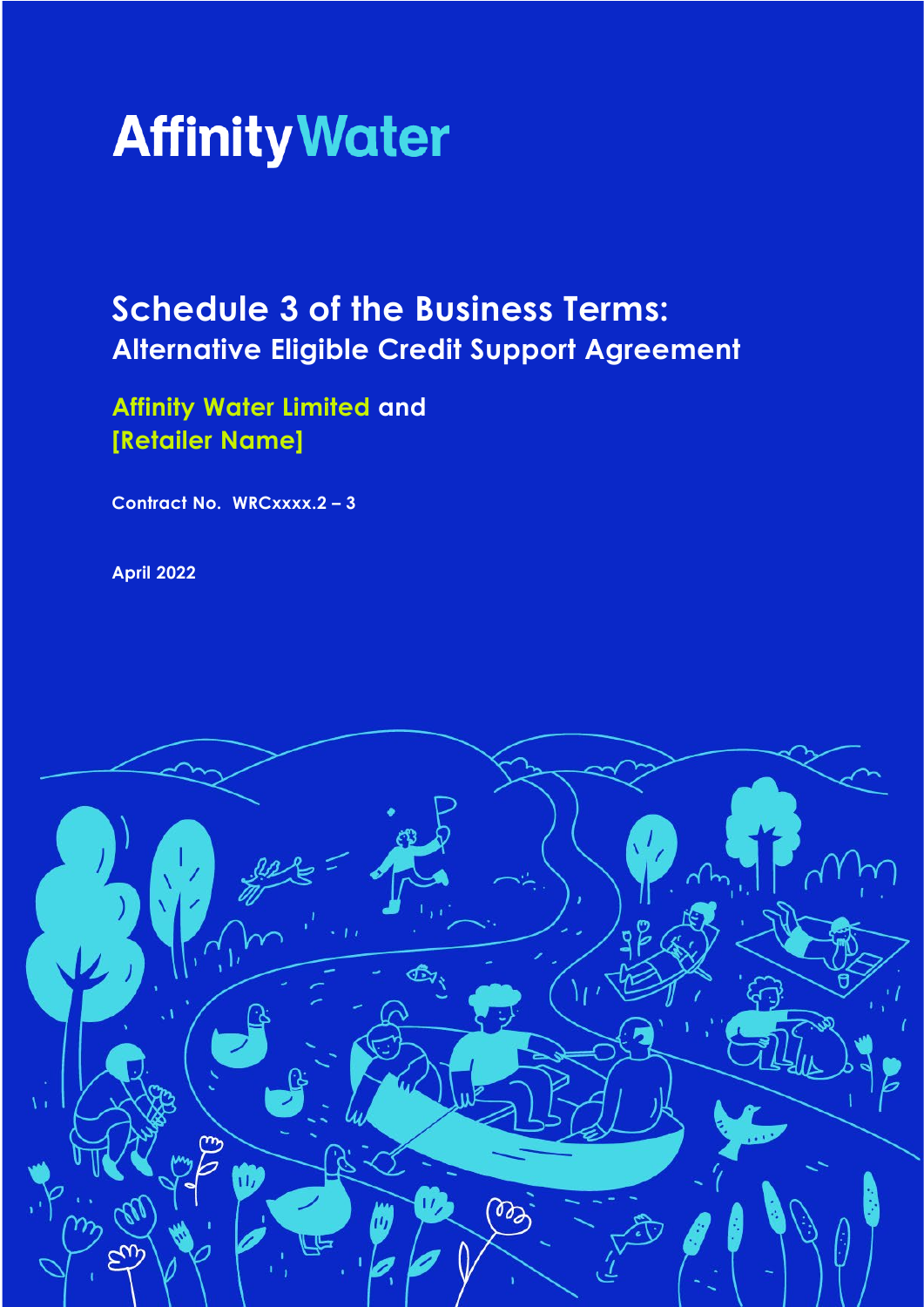## **Affinity Water**

### This Agreement is made on  $\frac{1}{2}$

#### **PARTIES**

- (1) **Affinity Water Limited**, a company incorporated in **England and Wales** (No. **2546950**) whose registered office is at **Tamblin Way, Hatfield, Hertfordshire, AL10 9EZ** (the "**Contracting Wholesaler**"); and
- (2) **[Retailer Name],** a company incorporated in **[Registered Country] ([Registered No])** whose registered office is at **[Address]** (the Contracting Retailer).

Each a "Party" and together the "Parties".

#### **BACKGROUND**

- (A) This is an agreement for Alternative Eligible Credit Support made pursuant to Schedule 3 of the Business Terms of the Wholesale Contract between the Contracting Retailer and the Contracting Wholesaler dated **[Start Date]** which itself is made pursuant to Section 66D of the Water Industry Act 1991 (the "**Contract**"), and is to be read in conjunction with the Contract.
- (B) Under the Contract, the Contracting Retailer is required to provide and maintain monthly Eligible Credit Support and/or (with the agreement of the Contracting Wholesaler) Alternative Eligible Credit Support for the Credit Support Amount.
- (C) The Parties have agreed to enter into this Alternative Eligible Credit Support agreement (the "**Agreement**") to enable the Contracting Retailer to, in certain circumstances, reduce the amount of Eligible Credit Support that it provides and maintains.

### **IT IS AGREED AS FOLLOWS:**

- 1. Under this Agreement:
	- (a) "**Credit Support Adjustment**" shall have the meaning set out in clause 5;
	- (b) "**Discounted Credit Support Amount**" shall have the meaning set in clause 4; and
	- (c) unless defined in this Agreement, all other defined terms herein shall have the meaning given to them in the Contract.
- 2. This Agreement shall take effect on the date hereof and subject to clause 9 and clause 10 shall continue until 31 March 2024 when it shall automatically terminate unless otherwise agreed in writing by the Parties.
- 3. Notwithstanding anything to the contrary in the Contract, with effect from the first Credit Support Notice issued by the Contracting Wholesaler to the Contracting Retailer during the term of this Agreement, the Contracting Retailer shall be required to provide Eligible Credit Support each Month only on the Discounted Credit Support Amount.
- 4. The Discounted Credit Support Amount shall be calculated by the Contracting Wholesaler by deducting the Credit Support Adjustment from the Credit Support Amount or such lesser sum such that the Discounted Credit Support Amount for that Month is never less than £0 (zero).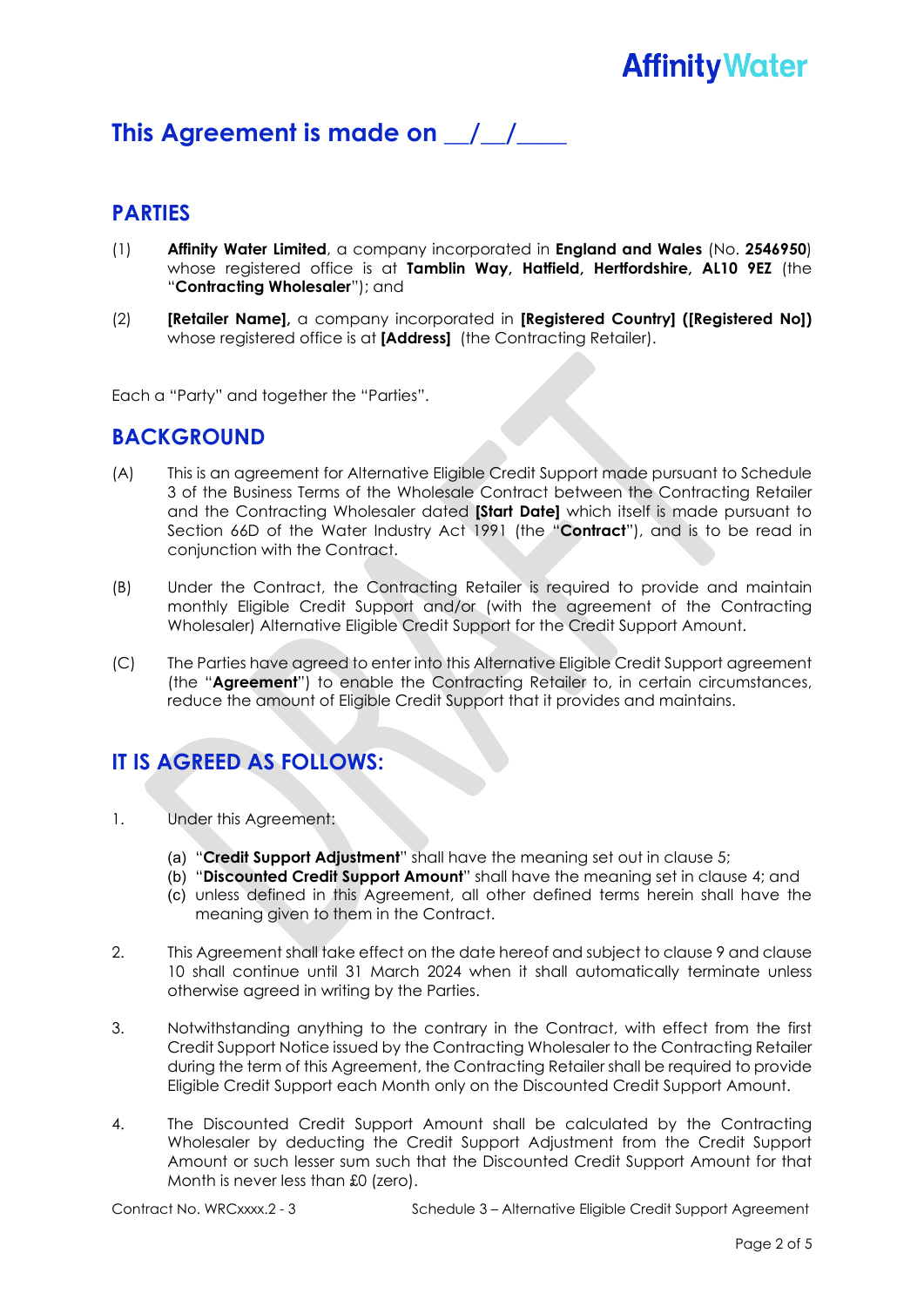- 5. The Credit Support Adjustment applicable to the Contracting Retailer in each relevant Month will be determined as follows:
	- (a) £0 (zero) if the Contracting Retailer has failed to pay to the Contracting Wholesaler (on or before the due date) an amount properly due by it under the Contract (excluding amounts relating to Non-Primary Charges, Meter Reading Services and amounts disputed under Section 9.7.2) on:
		- i. Two (2) or more occasions where the Contracting Retailer has five (5) or fewer Months payment history with the Contracting Wholesaler; or
		- ii. Three (3) or more occasions within the three (3) Months directly preceding the date of the Credit Support Notice; or
	- (b) £25,000 (twenty five thousand pounds sterling) if the Contracting Retailer has either:
		- i. Five (5) or fewer Months payment history with the Contracting Wholesaler and during that period has failed to pay to the Contracting Wholesaler (on or before the due date) an amount properly due by it under the Contract (excluding amounts relating to Non-Primary Charges, Meter Reading Services and amounts disputed under Section 9.7.2) on no more than 1 occasion; or
		- ii. Six (6) or more Months payment history with the Contracting Wholesaler and has failed to pay to the Contracting Wholesaler (on or before the due date) an amount properly due by it under the Contract (excluding amounts relating to Non-Primary Charges, Meter Reading Services and amounts disputed under Section 9.7.2) on two (2) occasions within the three (3) Months directly preceding the date of the Credit Support Notice; or
	- (c) £50,000 (fifty thousand pounds sterling) if the Contracting Retailer has six (6) or more Months payment history with the Contracting Wholesaler and has failed to pay to the Contracting Wholesaler (on or before the due date) an amount properly due by it under the Contract (excluding amounts relating to Non-Primary Charges, Meter Reading Services and amounts disputed under Section 9.7.2) on no more than one (1) occasion within the three (3) Months directly preceding the date of the Credit Support Notice.
- 6. Nothing in this Agreement affects:
	- (a) any Unsecured Credit Allowance to which the Contracting Retailer is entitled under Schedule 2E of the Business Terms and the Contracting Retailer's access to such Unsecured Credit Allowance, and/or
	- (b) any choice the Contracting Retailer has under the Contract of the manner in which it meets the Credit Support Requirement,

and accordingly, the Contracting Retailer may in addition to the Credit Support Adjustment, have access to and use any further discounts available to it as an Unsecured Credit Allowance.

- 7. The Credit Support Notice issued by the Contracting Wholesaler shall, to the extent applicable, make clear in respect of the Contracting Retailer:
	- (a) the Unsecured Credit Allowance, if any, applicable to the Contracting Retailer as appropriate in accordance with Schedule 2E of the Business Terms;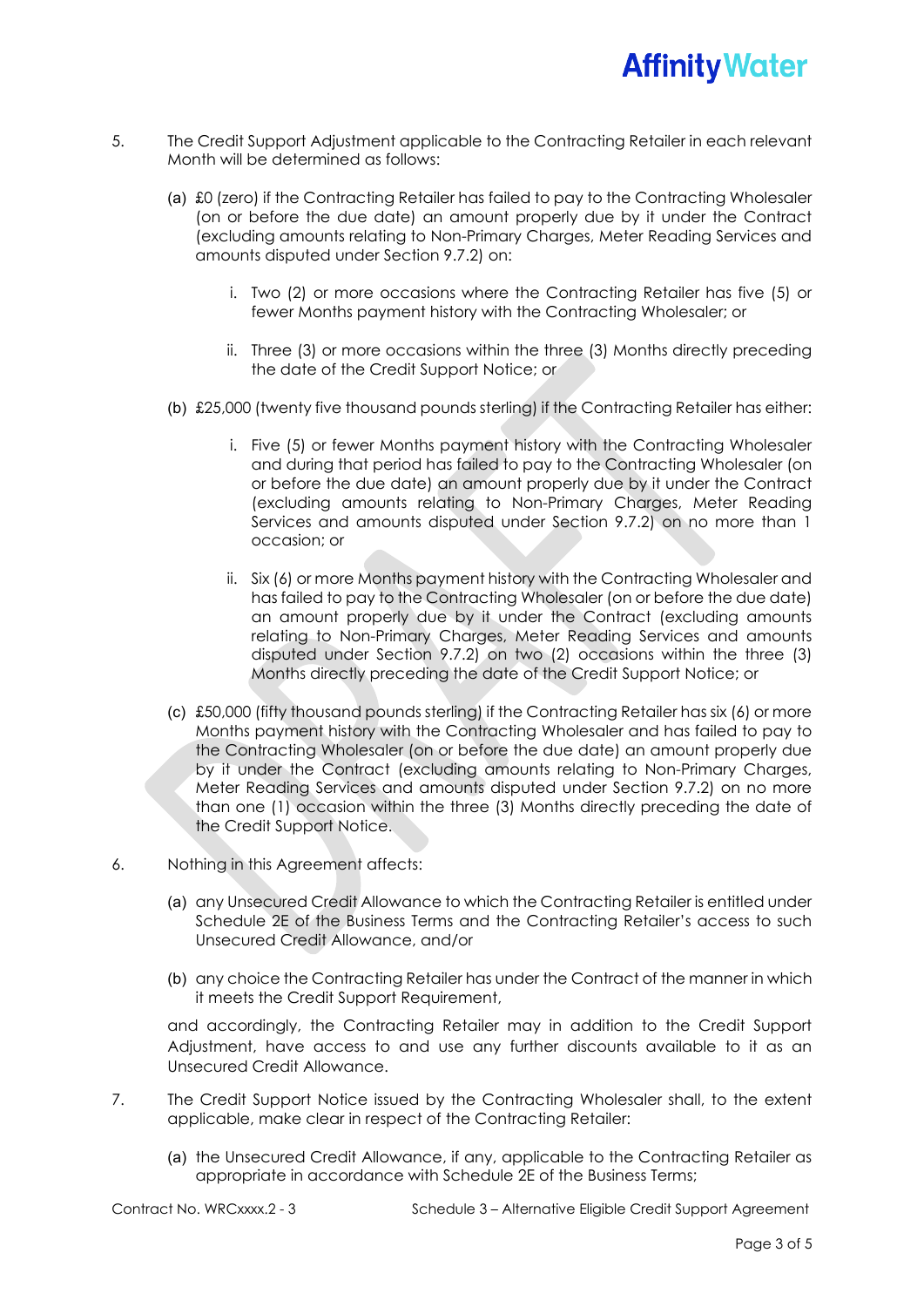

(b) the Credit Support Adjustment, if any, applicable to the Contracting Retailer as appropriate in accordance with the terms of this Agreement,

and upon written request from the Contracting Retailer the Contracting Wholesaler shall provide to the Contracting Retailer a report of the Contracting Retailer's payment performance on which the applicable Credit Support Adjustment, if any, has been calculated.

- 8. Nothing in this Agreement shall affect the Credit Support Requirement as calculated under the Contract.
- 9. This Agreement will automatically terminate on the termination, for any reason, of the Contract.
- 10. This Agreement may be terminated:
	- (a) by the Contracting Retailer on written notice to the Contracting Wholesaler; or
	- (b) by the Contracting Wholesaler on 30 days written notice to the Contracting Retailer; or
	- (c) if the Contracting Retailer becomes a Defaulting Trading Party under the Contract, or is otherwise in breach of the Contract; or
	- (d) the Contracting Wholesaler otherwise has reasonable grounds to believe that the Contracting Retailer will default on its payment obligations under the Contract; or
	- (e) by either Party in the event that replacement Alternative Eligible Credit Support arrangements take effect between the Parties.

On expiry or earlier termination of this Agreement the arrangements set out herein shall end and the provision of credit support by the Contracting Retailer shall be governed exclusively by the Contract and the Parties agree to co-operate with each other to the extent necessary to ensure compliance with the Contract.

- 11. The Contracting Retailer acknowledges and agrees:
	- (a) that it is entering into this Agreement as a means of providing Alternative Eligible Credit Support within the meaning of the Contract and pursuant to Schedule 3 of the Contract; and
	- (b) that in order to comply with Schedule 3 of the Contract, the Contracting Wholesaler will notify the Authority and the Market Operator in full, all the terms of this Agreement including the identity of the Contracting Retailer within five (5) Business Days of entering into the Agreement; and
	- (c) that in order to comply with Schedule 3 of the Contract, this Agreement shall be published in full on the Contracting Wholesaler's website.
- 12. No variation of this Agreement shall be effective unless it is in writing and signed by or by duly authorised representatives on behalf of each Party.
- 13. Except as and only to the extent provided in this Agreement, the Contract remains in full force and effect.